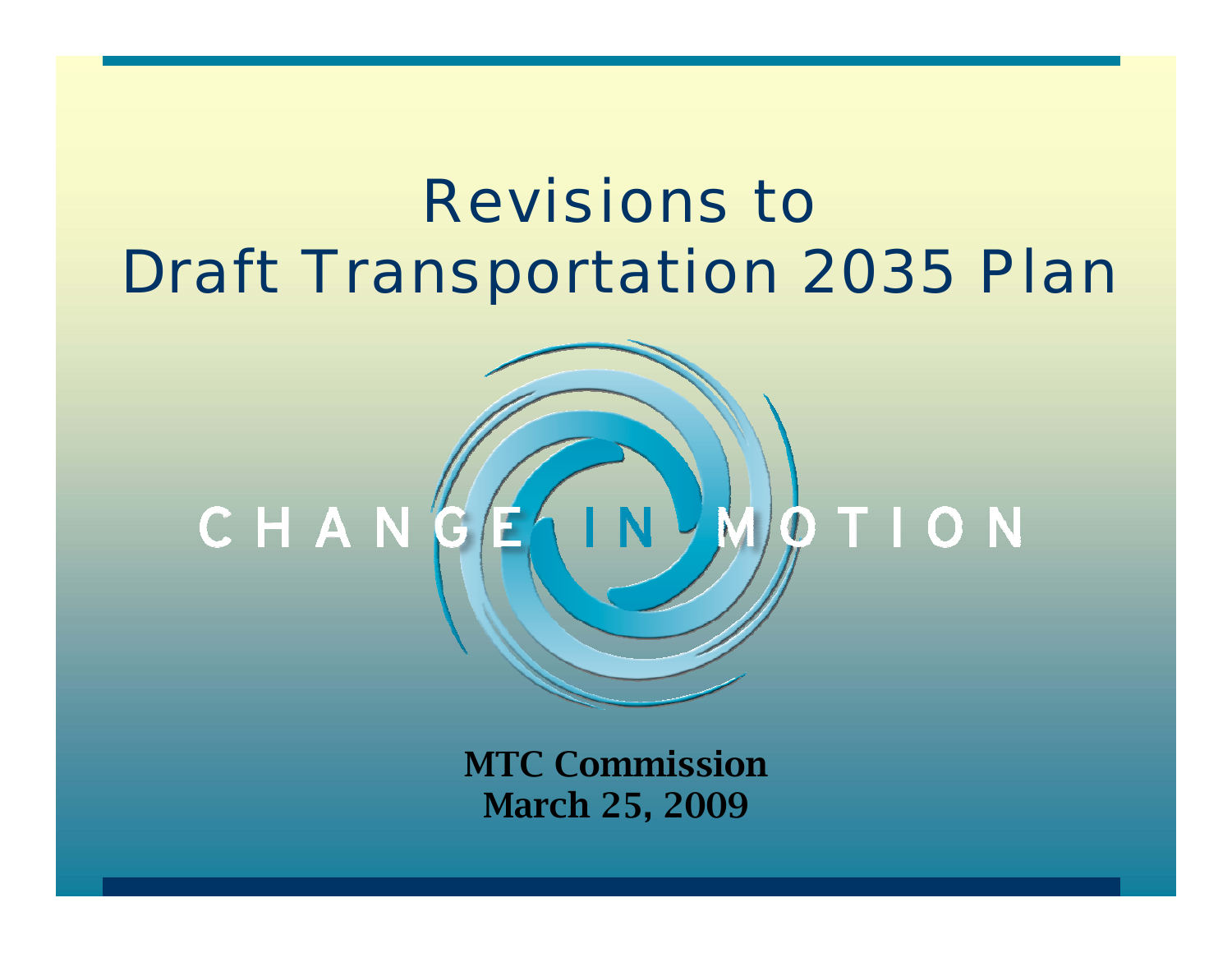### *Transportation 2035 Plan Adoption Schedule*

| <b>Date</b>                                   | <b>Activity</b>                                                                                                                                                                                                                |
|-----------------------------------------------|--------------------------------------------------------------------------------------------------------------------------------------------------------------------------------------------------------------------------------|
| March 25<br>thru $4 \text{ pm}$<br>on April 8 | Request Commission approval to set Public Comment Period on<br><b>Revisions to Draft Transportation 2035 Plan</b>                                                                                                              |
| April 10                                      | Request Planning Committee Approval and Referral to Commission:<br>• Approval of Final Air Quality Conformity Analysis<br>• Certification of Final Environmental Impact Report<br>• Adoption of Final Transportation 2035 Plan |
| April 22                                      | <b>Request Commission Approval:</b><br>• Approval of Final Air Quality Conformity Analysis<br>• Certification of Final Environmental Impact Report<br>• Adoption of Final Transportation 2035 Plan                             |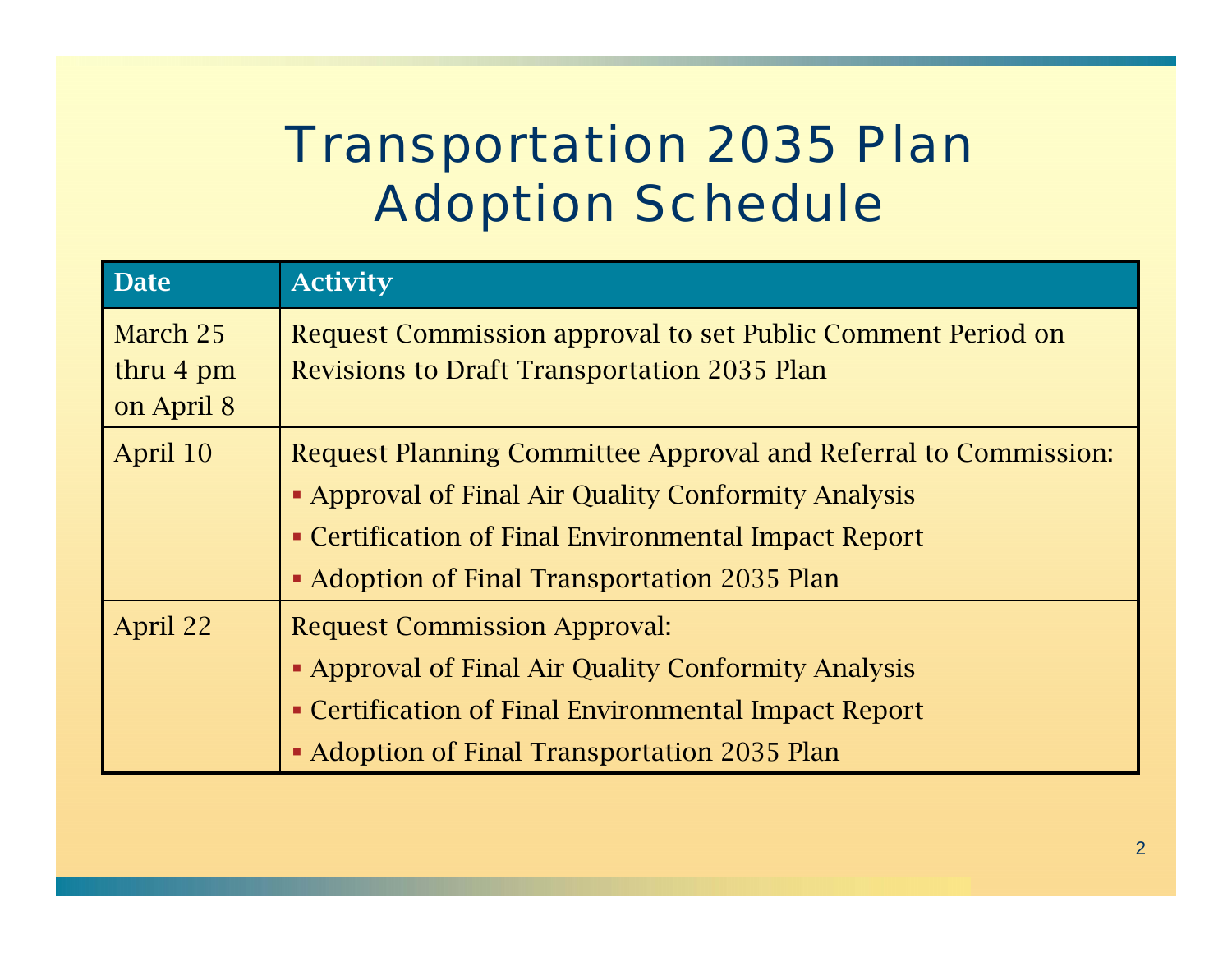#### *Environmental and Transportation Conformity Assessments*

- $\blacksquare$  Proposed Final EIR and Conformity Analysis have been prepared in response to comments
- **Proposed revisions to Draft Plan do not introduce new** significant information nor involve substantial changes to the program of projects that was analyzed in either the environmental or conformity assessments
- **There are no new significant environmental impacts or** transportation conformity impacts that would alter the analysis, conclusions and findings in the Final EIR and Conformity Analysis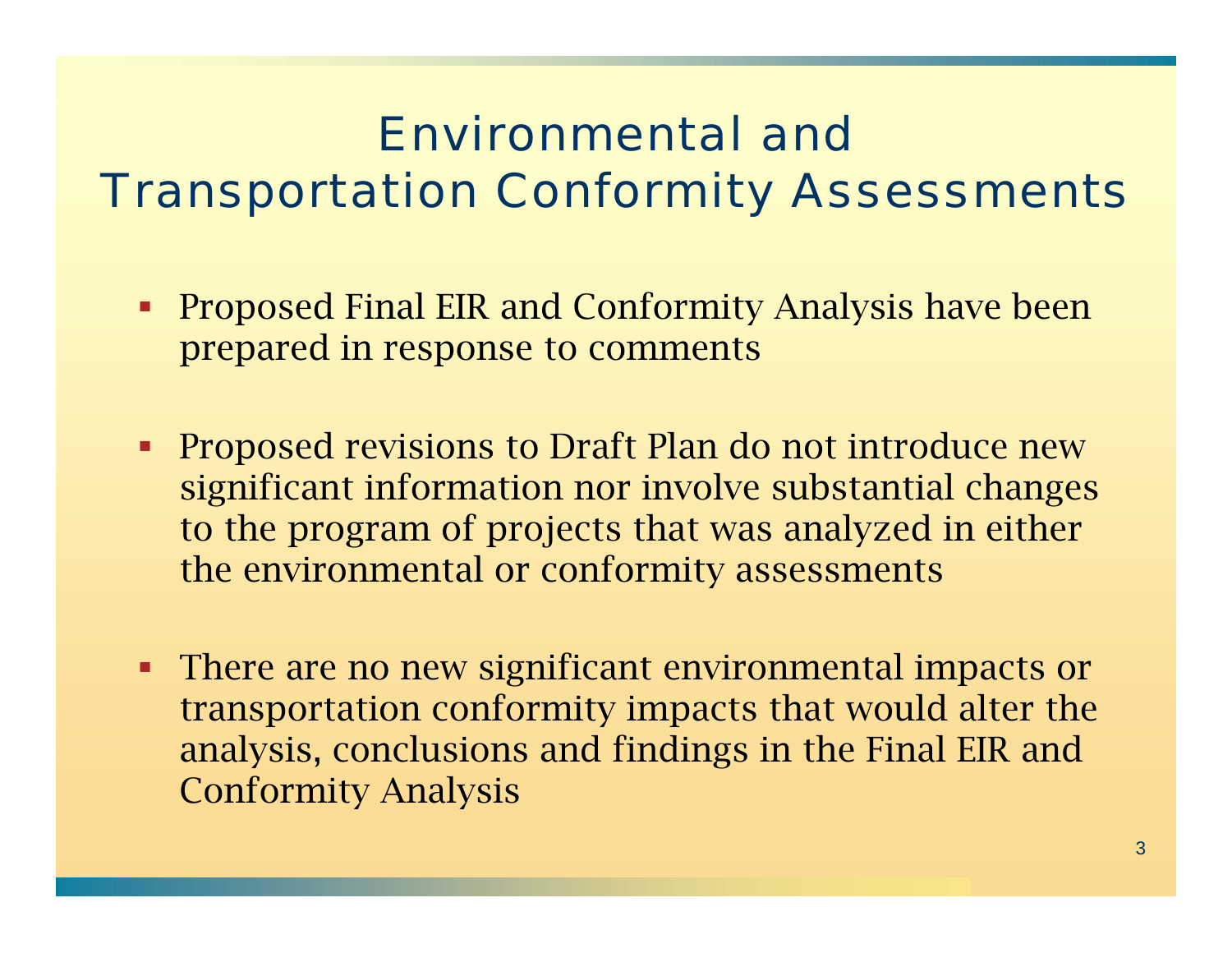### *Revisions to Draft Plan: Non-Financial*

- **Performance Objectives** 
	- • To support Security and Emergency Management Goal, add new performance objectives to improve emergency preparedness and reduce vulnerability to transportation security threats
- **Building Momentum for Change** 
	- • Add new narrative to the Building Momentum chapter that highlights advocacy opportunities to pursue new revenue, pricing and focused growth policy initiatives as well as technological advances
- Technical Project-Specific Changes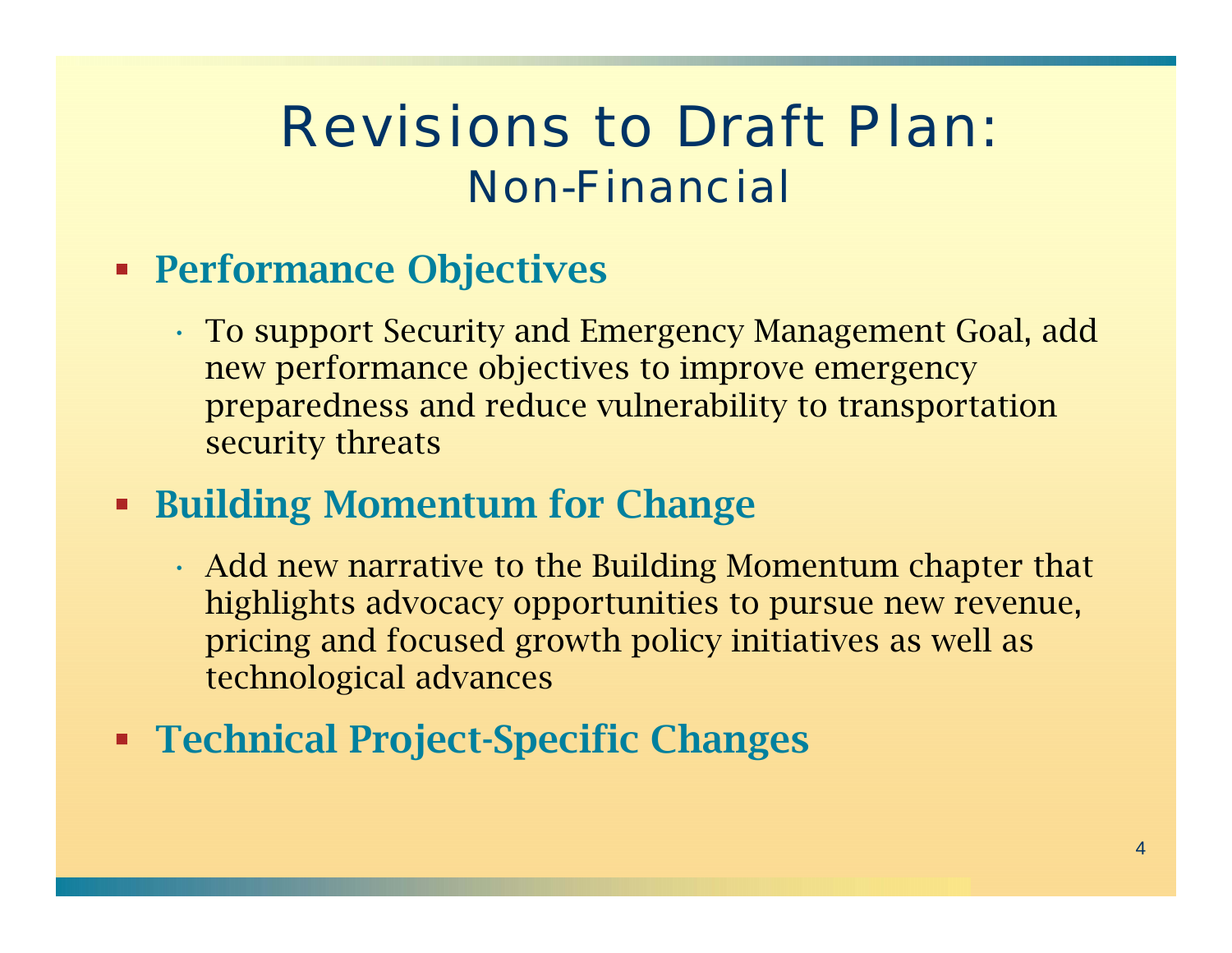# *Key Issue: Financial Constraint*

- **Regional Transportation Plan required to be financially** constrained to "reasonably available revenue" under both federal and state law
- **Economic downturn generally; and specific, recent** information from Santa Clara County on revised sales tax projections and cost increases in the BART to Silicon Valley project requires reassessment of financial constraint
- $\blacksquare$  Bottom line: Overall 25-year financial envelope of available revenue for T-2035 revised downward from \$226 billion to \$218 billion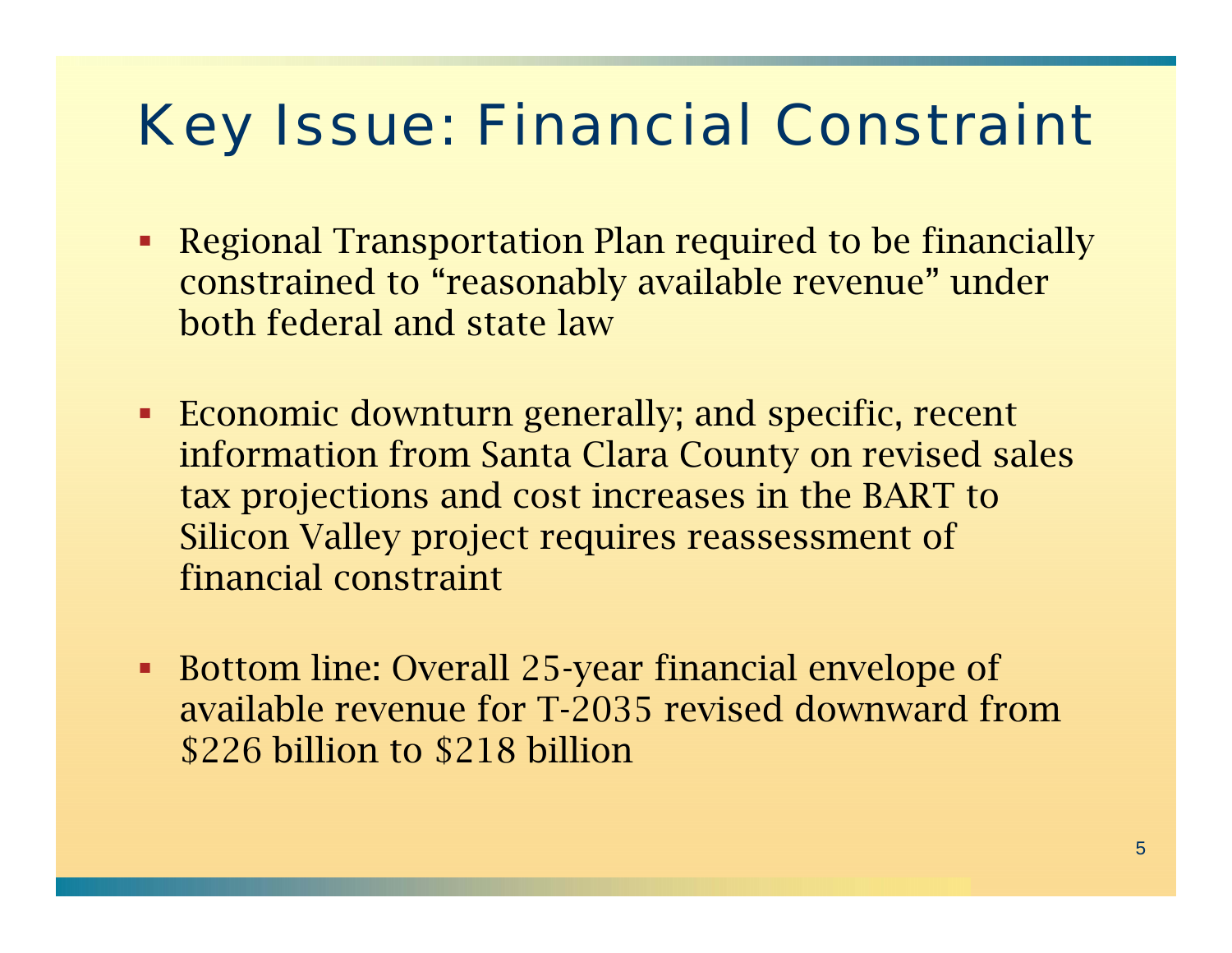# *Revenue Changes*

- **Technical Revisions**
- **High Speed Rail Revenue Addition**
- Sales Tax Projections
	- Economic downturn has resulted in some sales tax counties reassessing revenue forecasts
	- Santa Clara released revised 25-year sales forecast for Measure A in February
- **Transit Operating Revenue** 
	- ▉ Similar economic factors motivate re-evaluation of regional forecasts of Transportation Development Act (TDA) revenue
	- Recently adopted State budget changes legislative basis for State Transit Assistance (STA) assumptions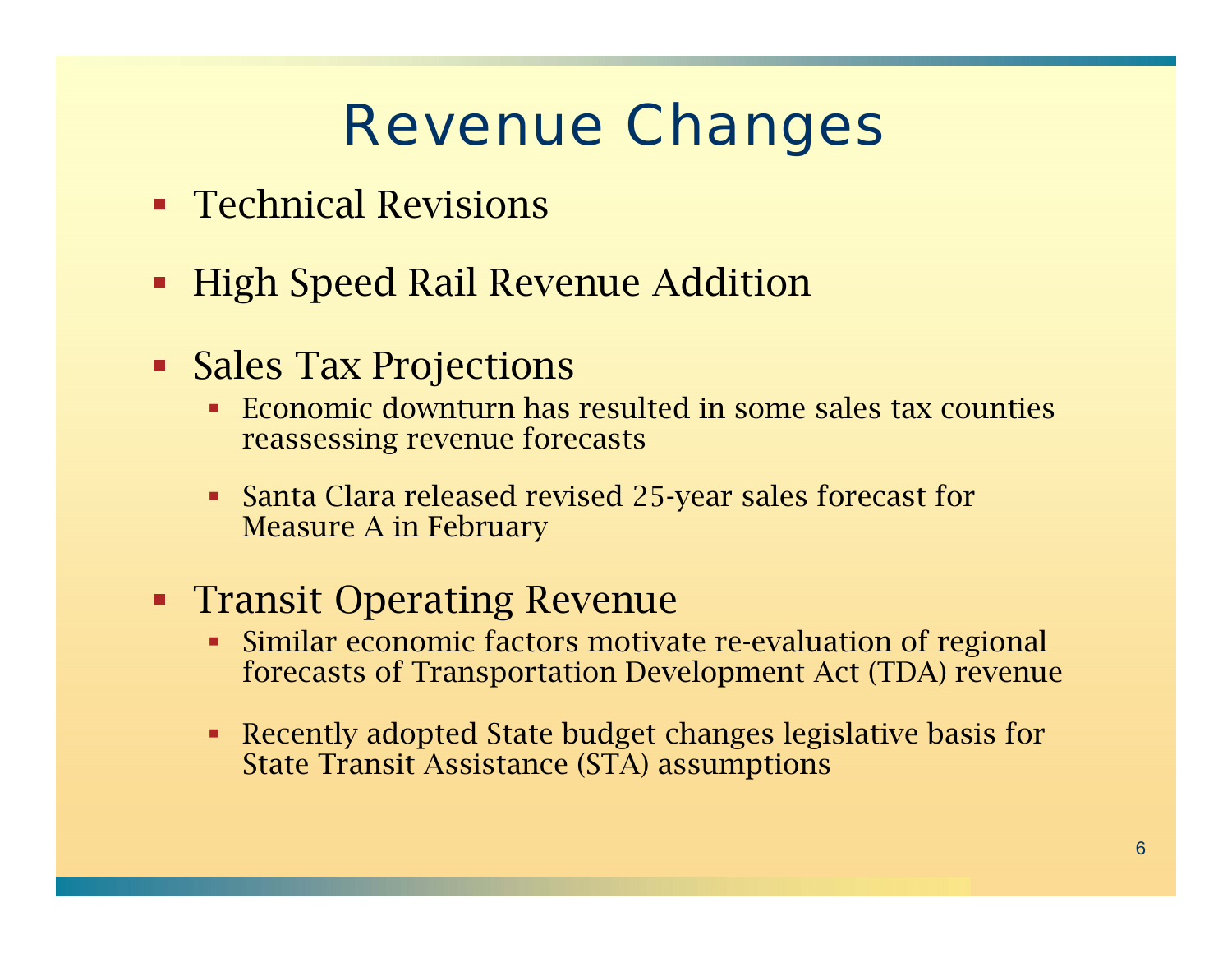## *Cost Changes*

- **BART to Silicon Valley Extension** 
	- VTA released information of \$379 million cost increase (in constant 2008 dollars)
	- Cost increase in *year of expenditure* dollars for purposes of Transportation 2035 is \$1.5 billion (\$6.1 billion in Draft Plan /\$7.6 billion revised cost)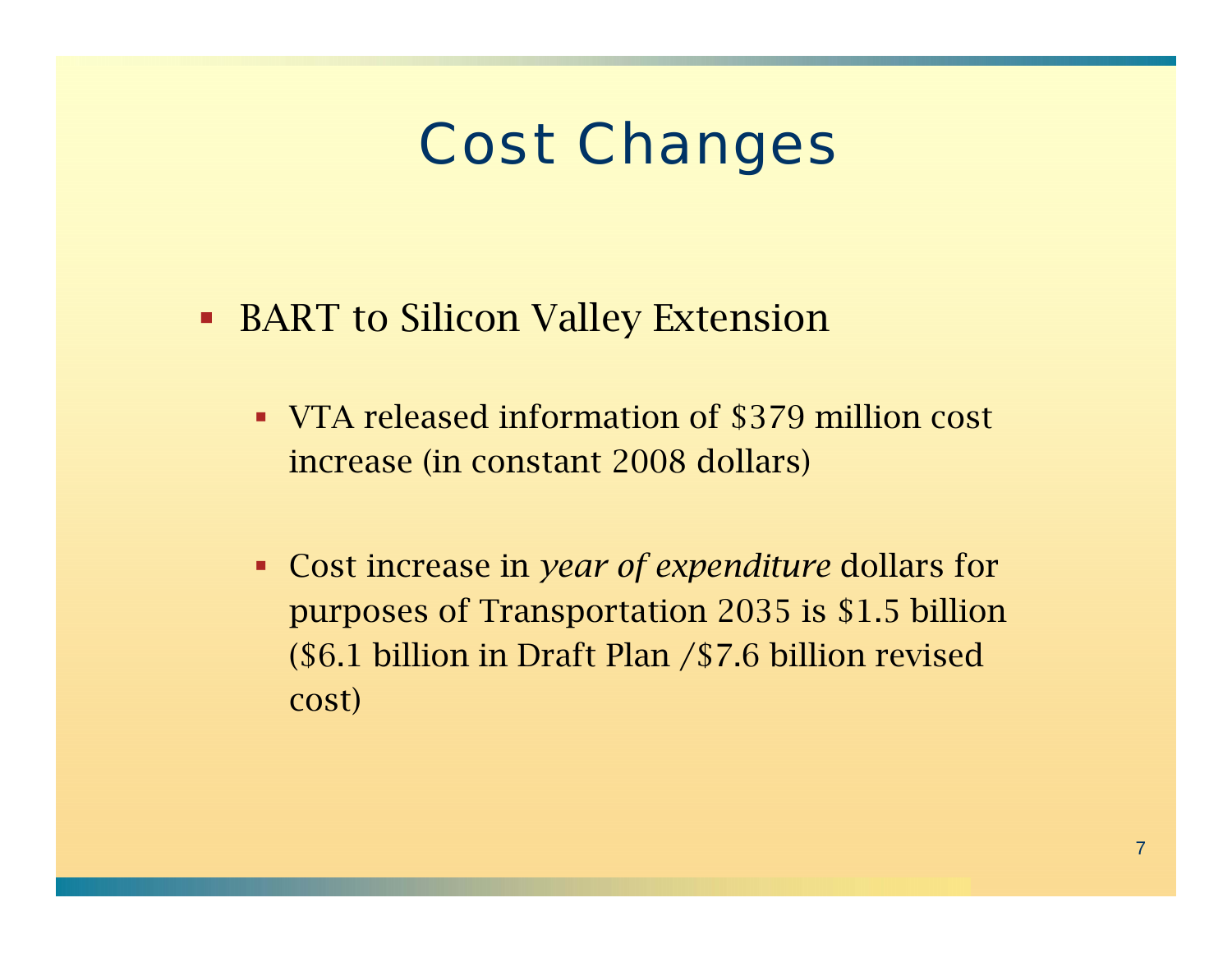- **Make Technical Revisions to** Revenue Forecasts
	- AC Transit Measure VV Addition (+\$280 million)
	- Santa Clara VTA Joint Development Revenue (+\$1 billion)
	- **Impact: \$1.3 billion revenue addition**
	- Other minor changes to project descriptions and financial information in Appendix 1; no net financial constraint impacts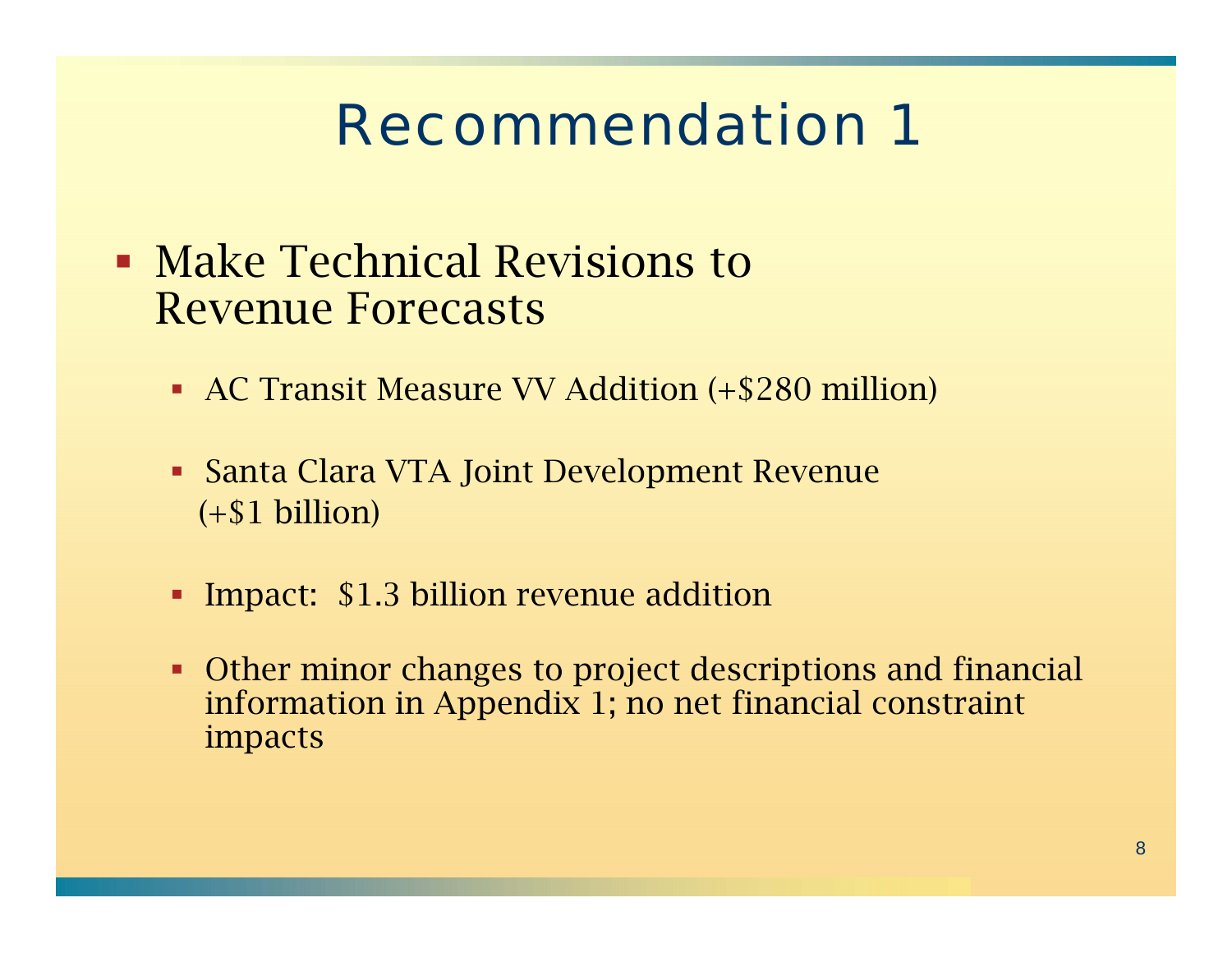- Add High Speed Rail Revenues (No project additions)
	- California Proposition 1A Share\* (\$1.5 billion)
	- Federal American Recovery and Reinvestment Act Share\*\* (\$1.5 billion)
	- Revenue Impact: \$3 billion addition

*\* Bay Area share of \$9 billion total based on route-miles*

*\*\* Bay Area share of ARRA \$8 billion discretionary program based on advocacy assessment*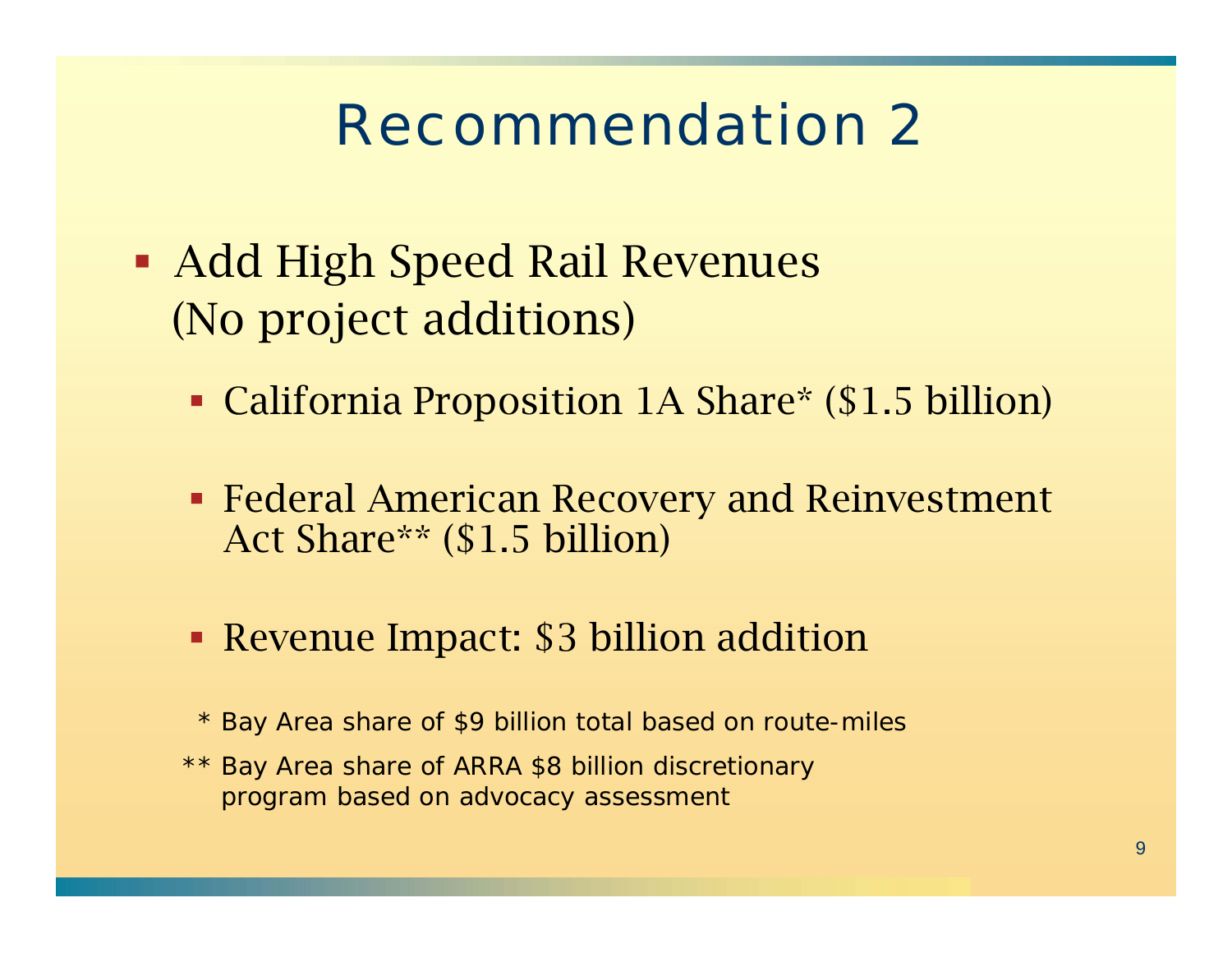- **Update Santa Clara County sales tax forecasts and** BART to Silicon Valley Extension costs
- Measure A Transit Program Impact : \$2.0 billion shortfall
	- Measure A Cost = \$1.5 billion increase
	- Measure A Revenues = \$0.5 billion decrease
- Permanent Transit Sales Tax: \$1.7 billion decrease
- Measure B Sales Tax: \$0.5 billion decrease
- *Combined Sales Tax = \$2.7 billion decrease*
- Response:
	- VTA request for HOT revenue to fill Measure A gap
	- Permanent transit sales tax decrease will need to be addressed with other strategies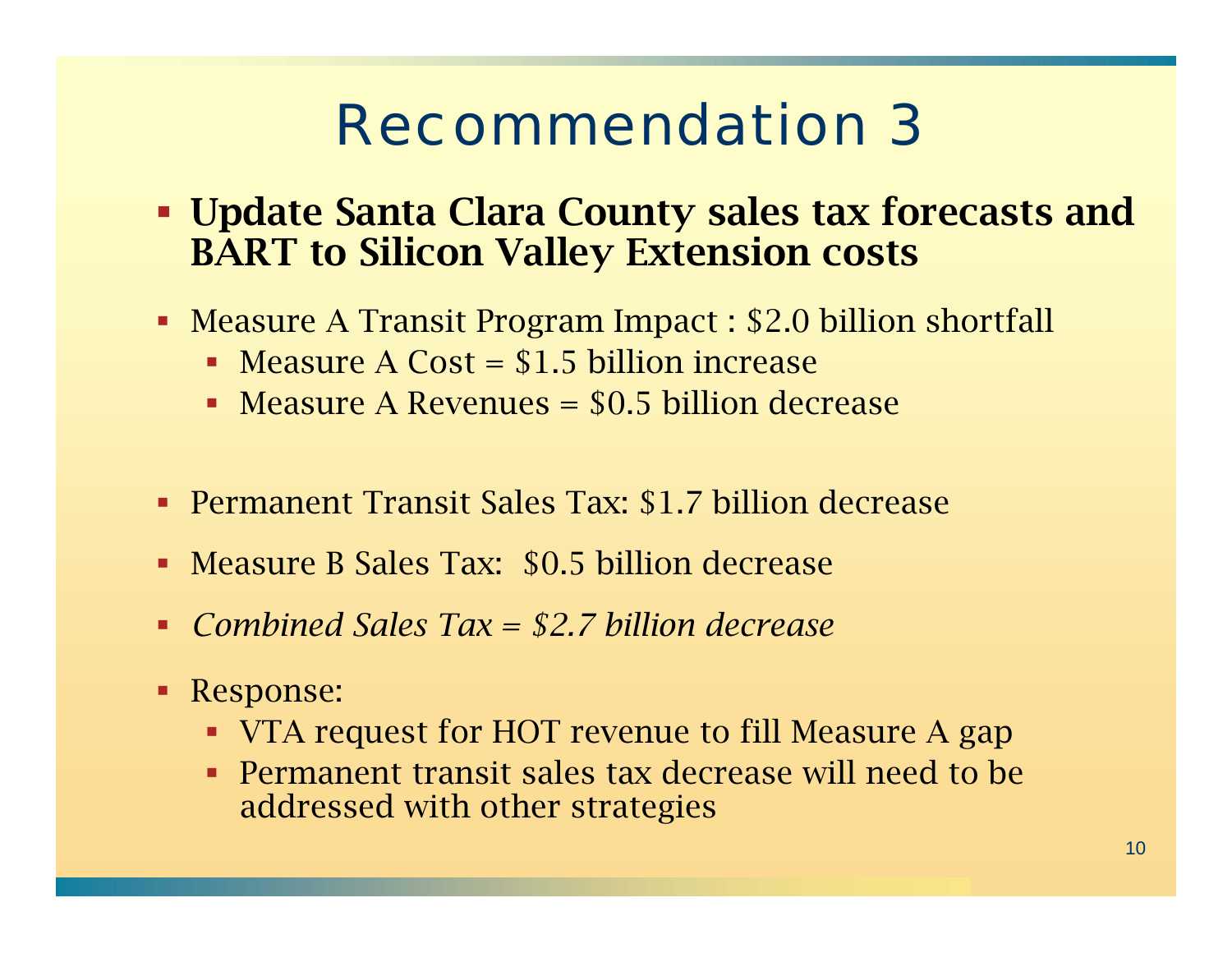# *Recommendation 3 (cont.)*

- Ξ Proposed Conditions on HOT Revenue inclusion
	- Santa Clara must endorse regional HOT network legislative framework for AB 744 (Torrico)
	- **Final Commission action contingent on VTA Board** approval
- HOT lane revenues equaling \$2.0 billion will be assigned to fill net deficit of \$2.0 billion in Measure A program
- Ξ Balance of \$4.1 billion regional net HOT revenues to remain as regional "lump sum" reserve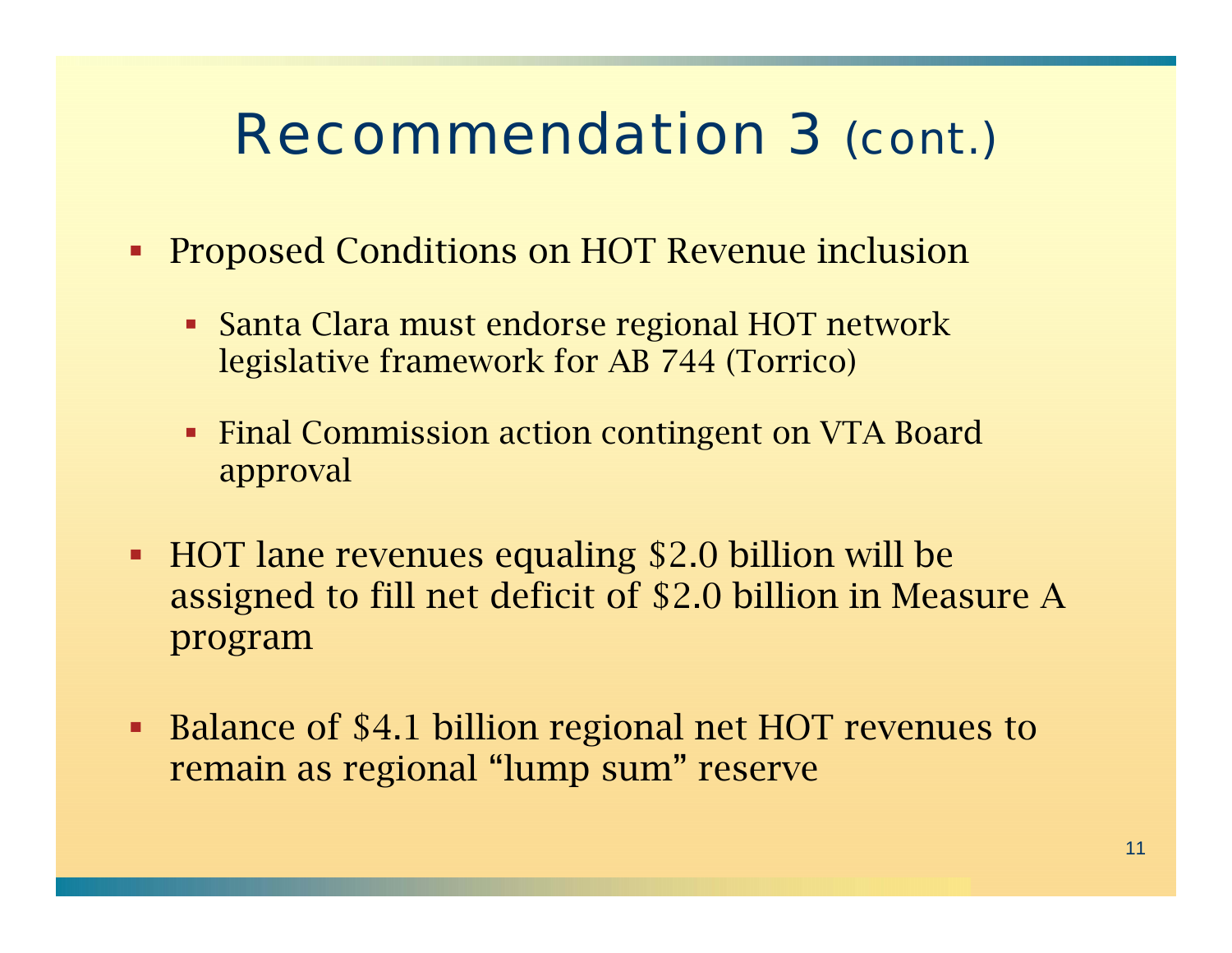- **Review Other County Sales Tax Forecasts** 
	- **Impact:** 
		- Several counties re-assessing near-term budget revenue forecasts
		- П Only VTA and Contra Costa Transportation Authority have extended analyses to cover 25-year planning period
		- Contra Costa only anticipates program adjustments in the first 5-year period; affects project timing/sequencing, not overall program of projects
	- Response:
		- Do not alter Contra Costa forecast
		- No action warranted for other county forecasts at this time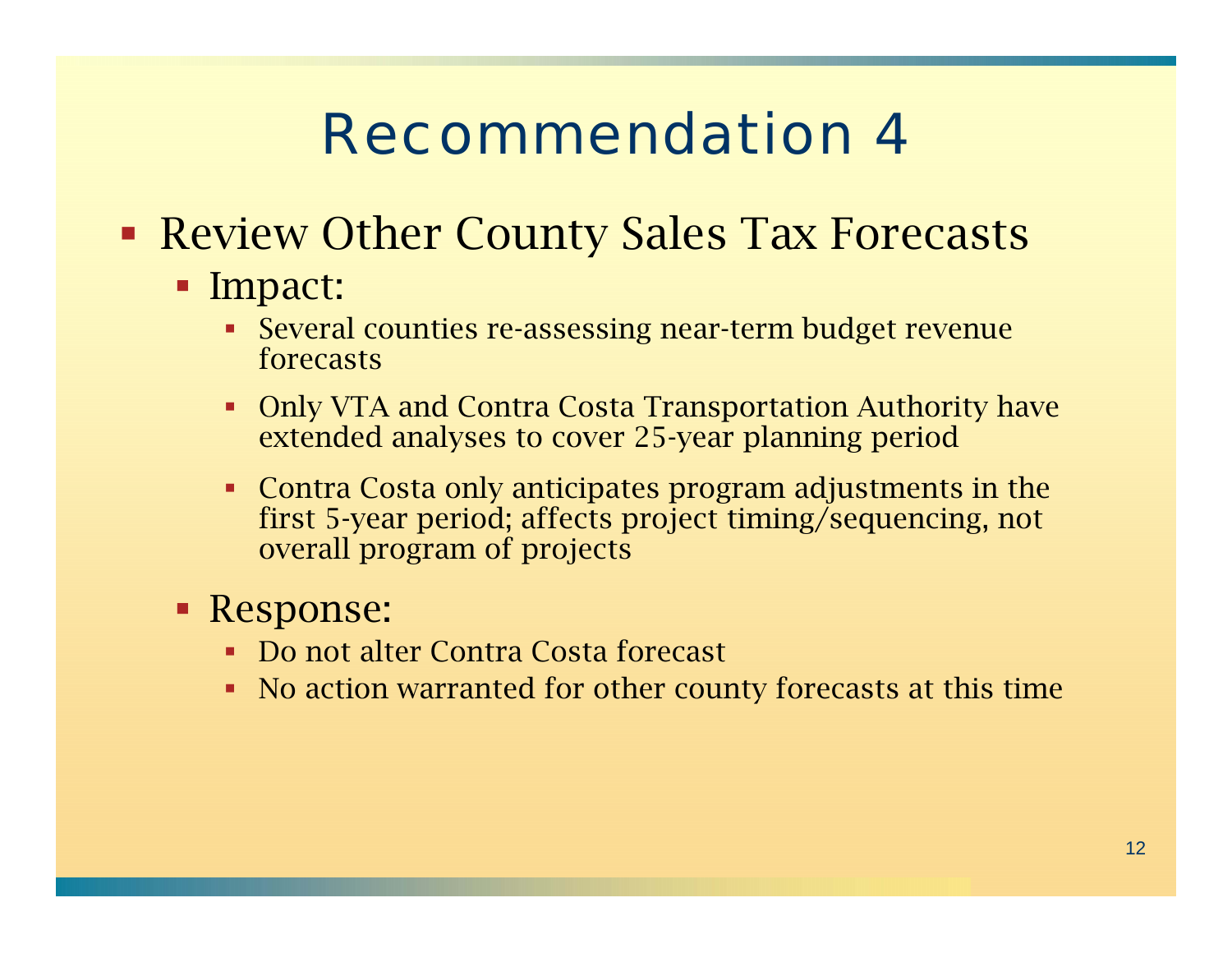#### Update Transit Related Revenue Forecasts

- $\blacksquare$ TDA: \$4.5 billion reduction (25-Years)
- $\blacksquare$  Revise regional estimate to match county sales tax growth rates forecast by sales tax authorities (apply average growth rate to Napa and Solano counties)
- ٠ STA (Includes spillover): \$1.2 billion reduction
	- State legislature has suspended the STA program and spillover revenue for mass transit through FY 2013
	- П Projection assumes reinstatement of STA program and spillover revenue in FY 2014
- **Impact:** 
	- \$8.5 billion revised total projected operating shortfall; 9% of Total Operating Cost
	- \$17.2 billion revised total projected capital shortfall; 42% of Total Capital Cost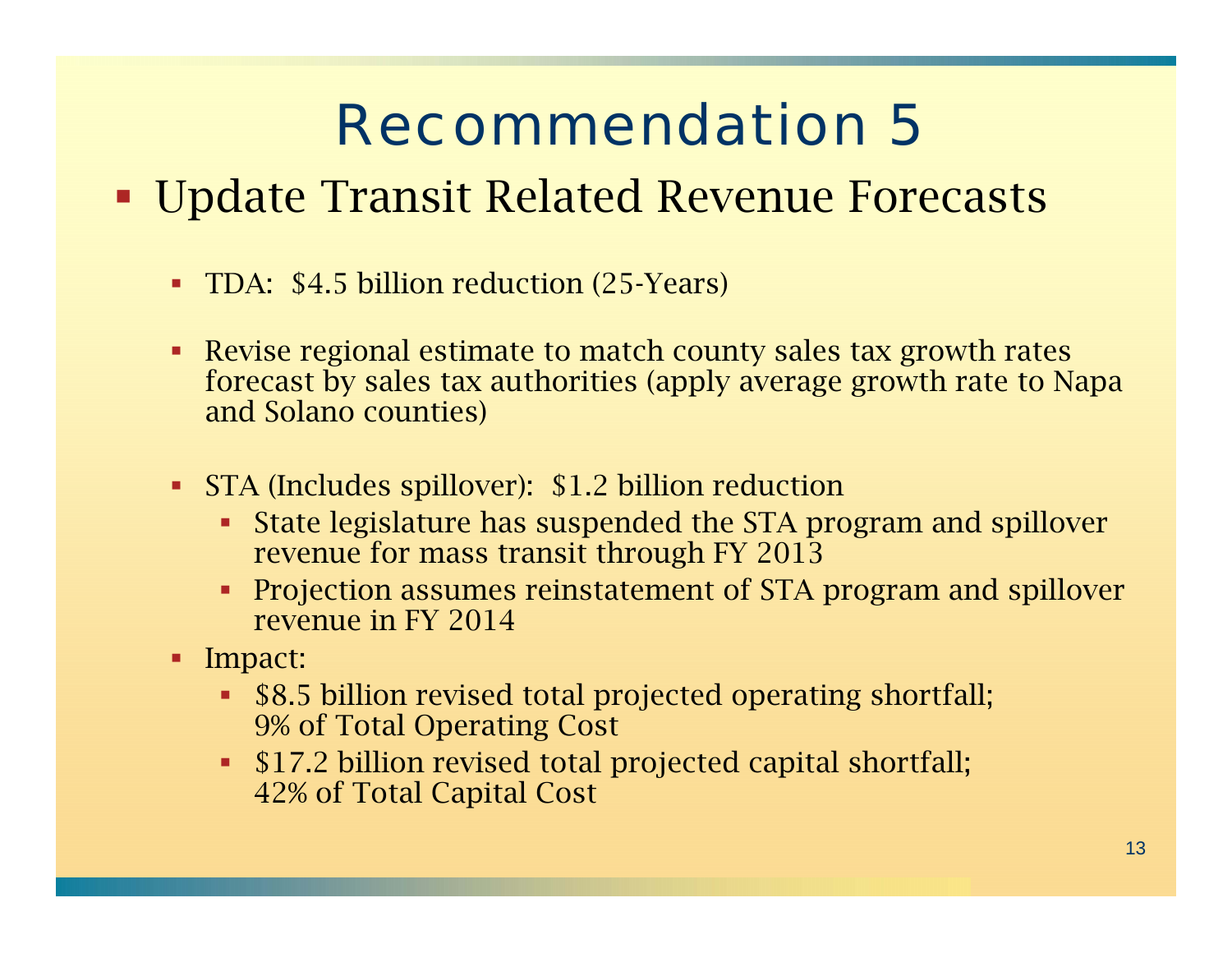#### *Transit Revenue Adjustment Impact: Operating and Capital (In Millions)*

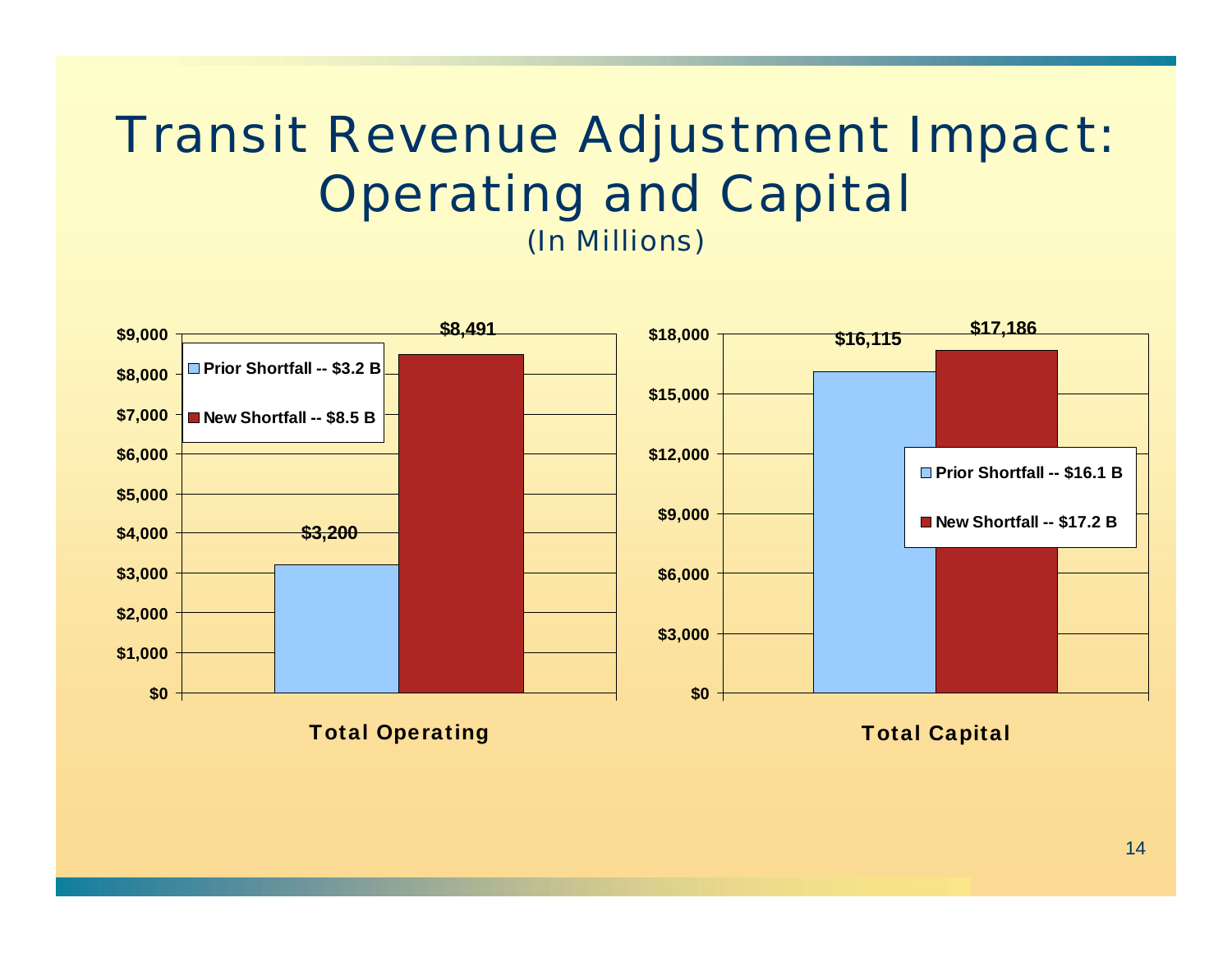#### *Transit Operating Revenue Adjustment Impact (In Millions)*

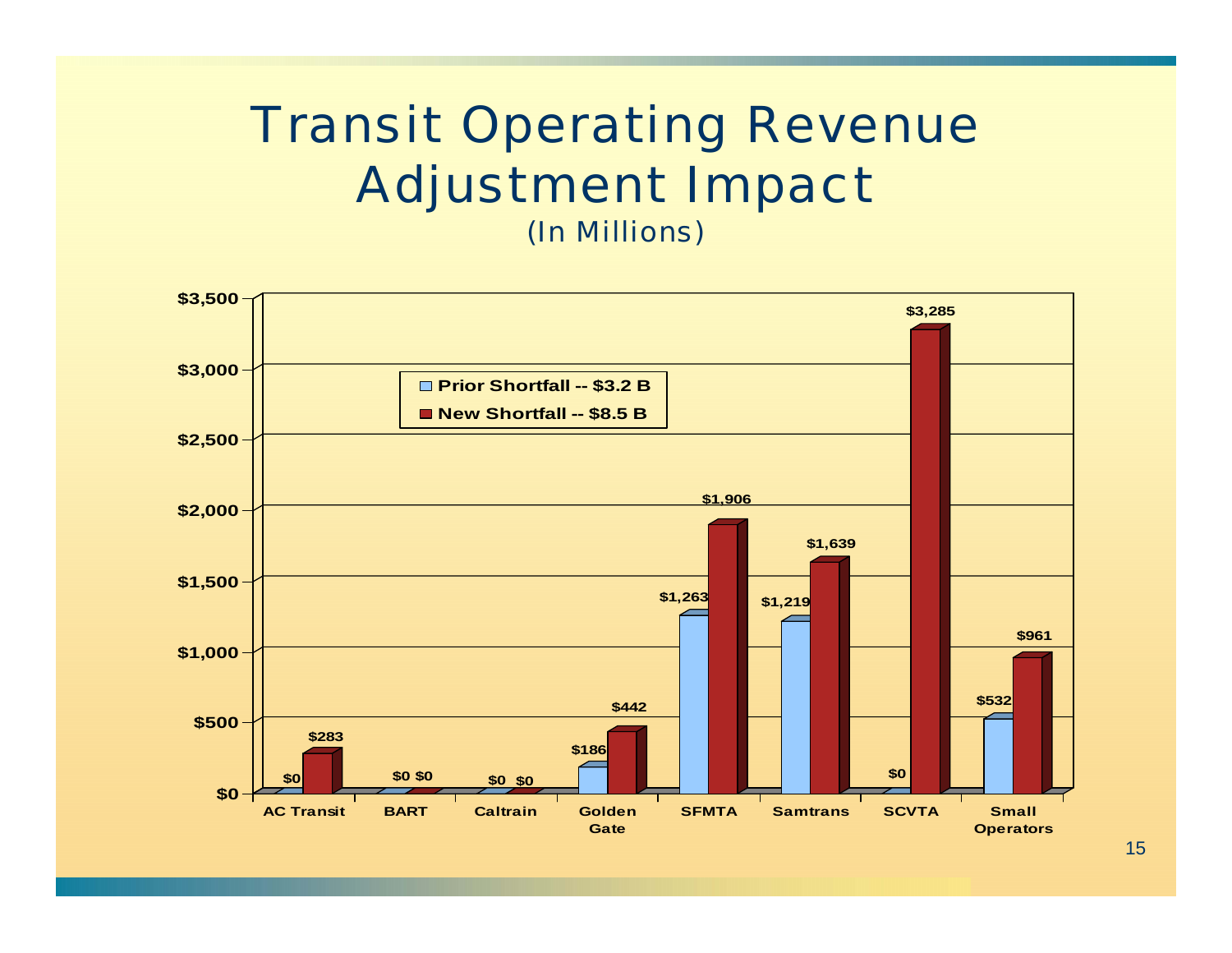#### *Transit Operating Revenue Adjustment Impact – Deficit As % of 25-Year Operating Expense*

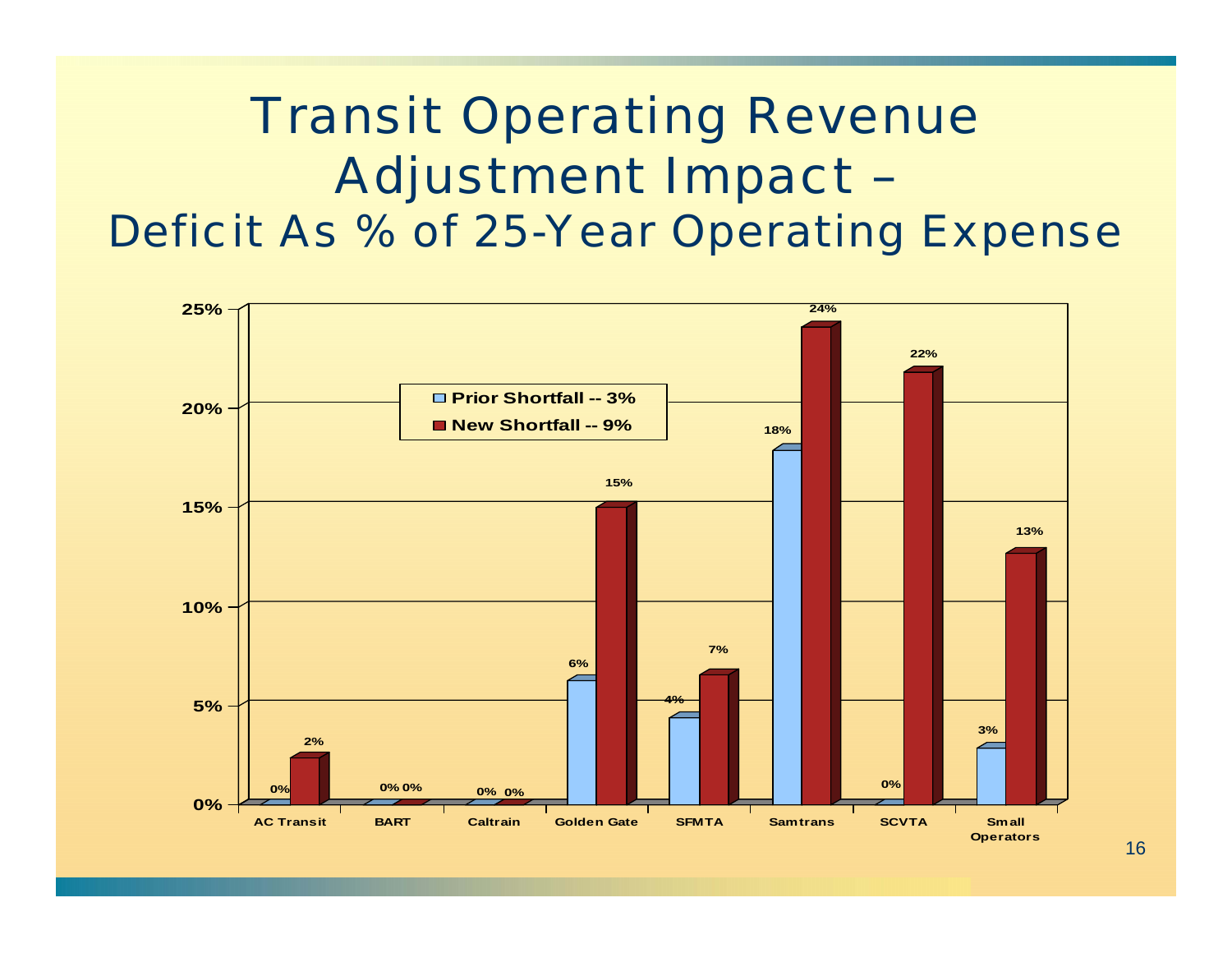- T-2035 confirms that the current transit system is not sustainable for many operators.
- As a 25-year plan, T-2035 is not an appropriate place to solve the operating shortfall.
- $\blacksquare$  . Transit agencies must achieve a balanced budget on an annual basis, so we need a near-term solution.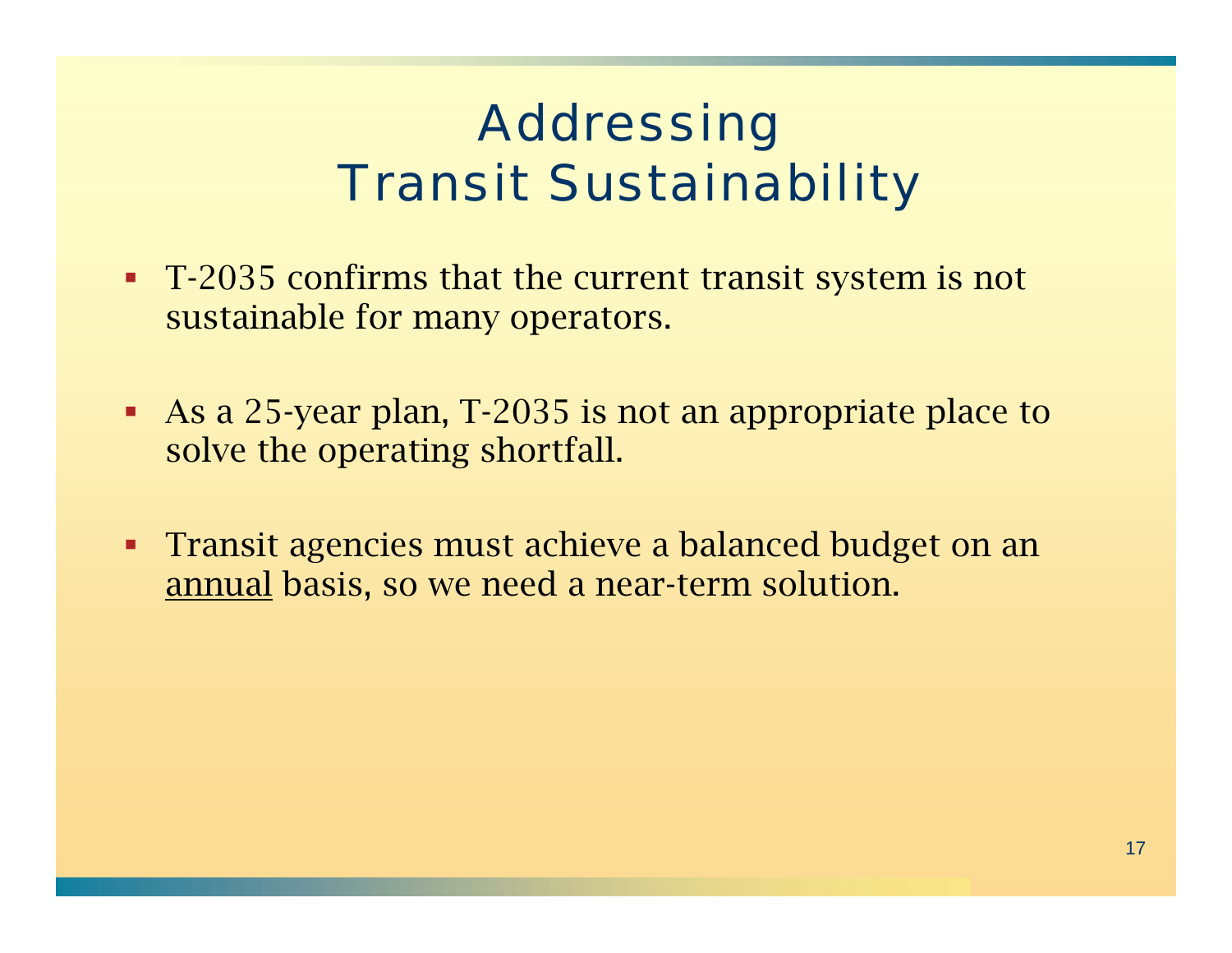# *Addressing*

# *Transit Operating Sustainability*

- $\blacksquare$  Three basic responses to transit operating shortfalls (which should follow this priority order):
	- 1. Increase productivity, squeeze more out of existing system
	- 2. Find new revenue, including higher fares
	- 3. Cut service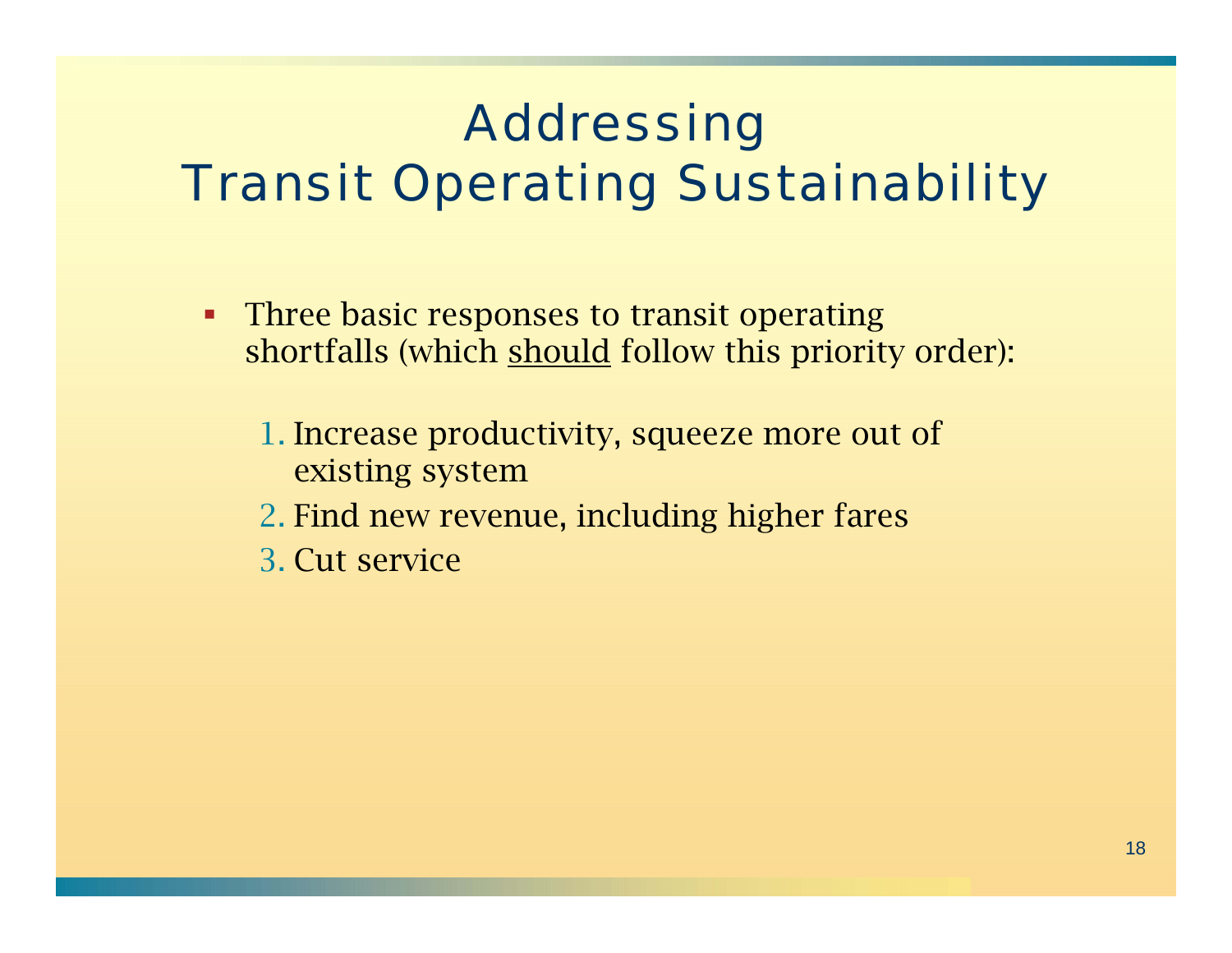- П First step, Productivity, requires consideration of both costs and revenues
	- П Modifying T-2035 trends suggest substantial gains could be achieved in reducing \$9 billion shortfall
	- Change fare growth assumptions to at least match CPI (\$1.6 billion)
	- Hold cost assumptions to maximum of CPI 3% annual growth (\$4.2 billion)

Potential Impact of Fare and Cost Adjustments on Transit Operating Shortfalls **(In Millions)**

| Operator        | <b>Existing Shortfall</b> |          | Fare<br>Adjustment |       | <b>Cost Adjustment</b> |                          | <b>Potential Revised</b><br>Shortfall* |          |
|-----------------|---------------------------|----------|--------------------|-------|------------------------|--------------------------|----------------------------------------|----------|
| AC Transit      |                           | (283)    |                    |       |                        | 309                      |                                        | 26       |
| <b>BART</b>     |                           |          |                    | 975   |                        | $\overline{\phantom{a}}$ |                                        | 975      |
| Caltrain        |                           |          |                    |       |                        | $\equiv$                 |                                        |          |
| Golden Gate     |                           | (442)    |                    | 206   |                        |                          |                                        | (236)    |
| SamTrans        |                           | (1,639)  |                    |       |                        | 1,519                    |                                        | (121)    |
| <b>SFMTA</b>    |                           | (1,906)  |                    |       |                        |                          |                                        | (1,906)  |
| <b>SCVTA</b>    |                           | (3,285)  |                    | 26    |                        | 1,540                    |                                        | (1, 719) |
| Small Operators |                           | (936)    |                    | 436   |                        | 837                      |                                        | 337      |
| Total           | \$                        | (8, 491) | \$                 | 1,643 | \$                     | 4,204                    | \$                                     | (2, 644) |

*\*Any additional surpluses would be available to reduce capital rehabilitation shortfalls*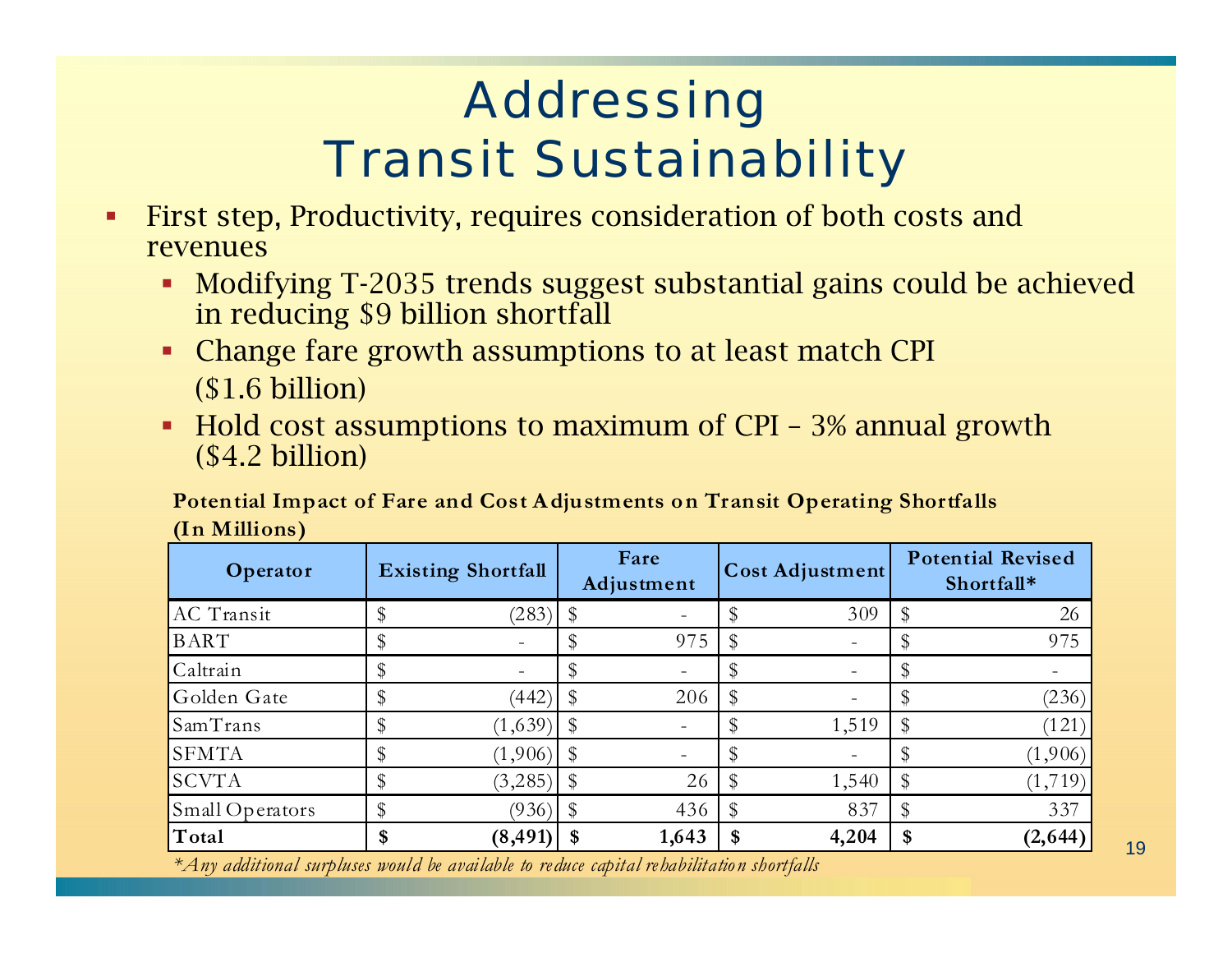- $\blacksquare$  Recent practice has been for operators to skip Step 1 (Productivity) and after limited success with Step 2 (New Revenue), to cut service. This is not an acceptable result, and does not ensure long term stability.
- $\blacksquare$  We need to undertake a fundamental reassessment of the region's transit system to identify ways to improve its productivity.
- п Similar approach taken with the Freeway Performance Initiative: What are the operations and management improvements that will yield more from the region's existing investment in transit services?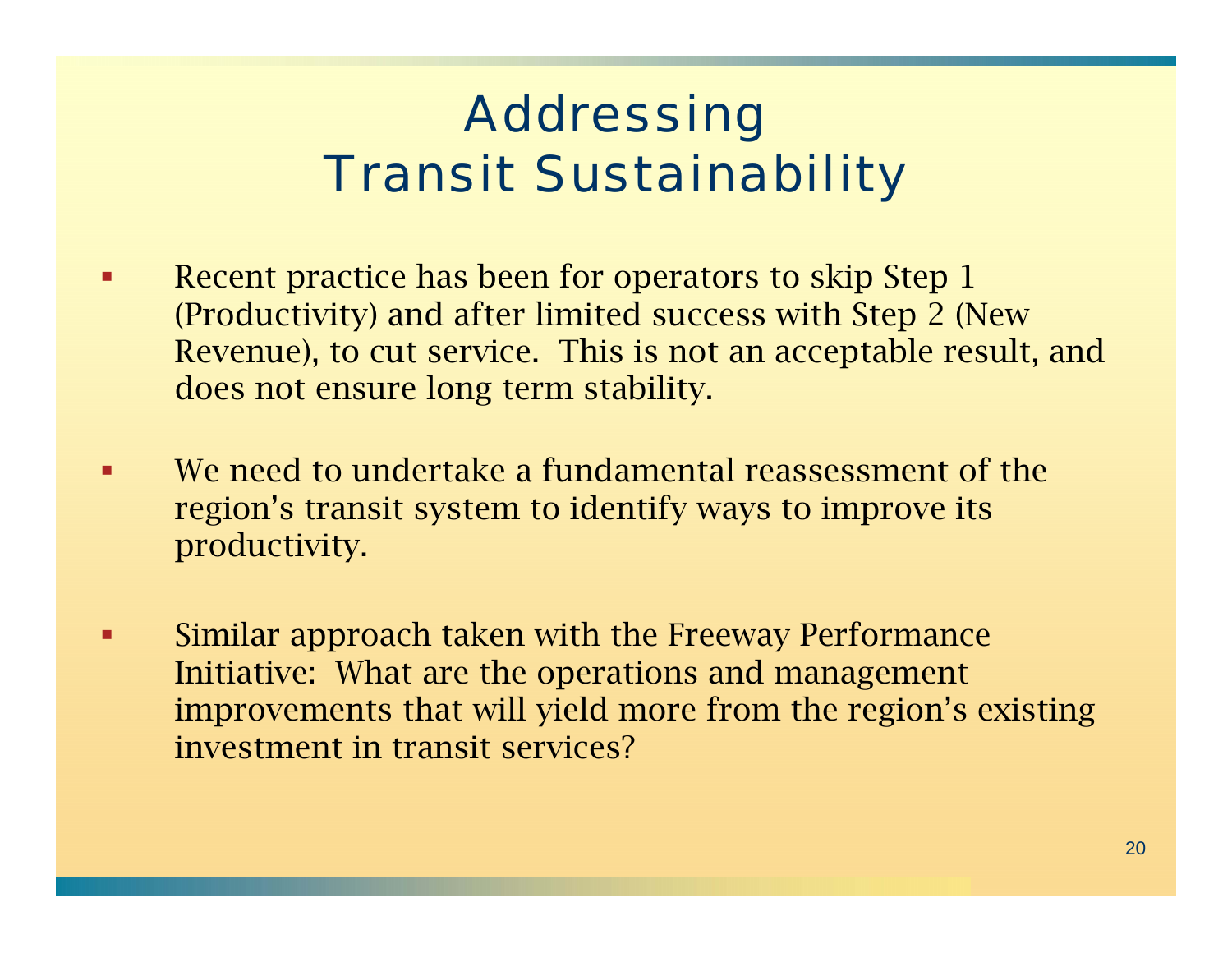- Need to tackle the tough questions
	- •Overlapping services
	- •Multiple services complicate customer access
	- •Inconsistent service policies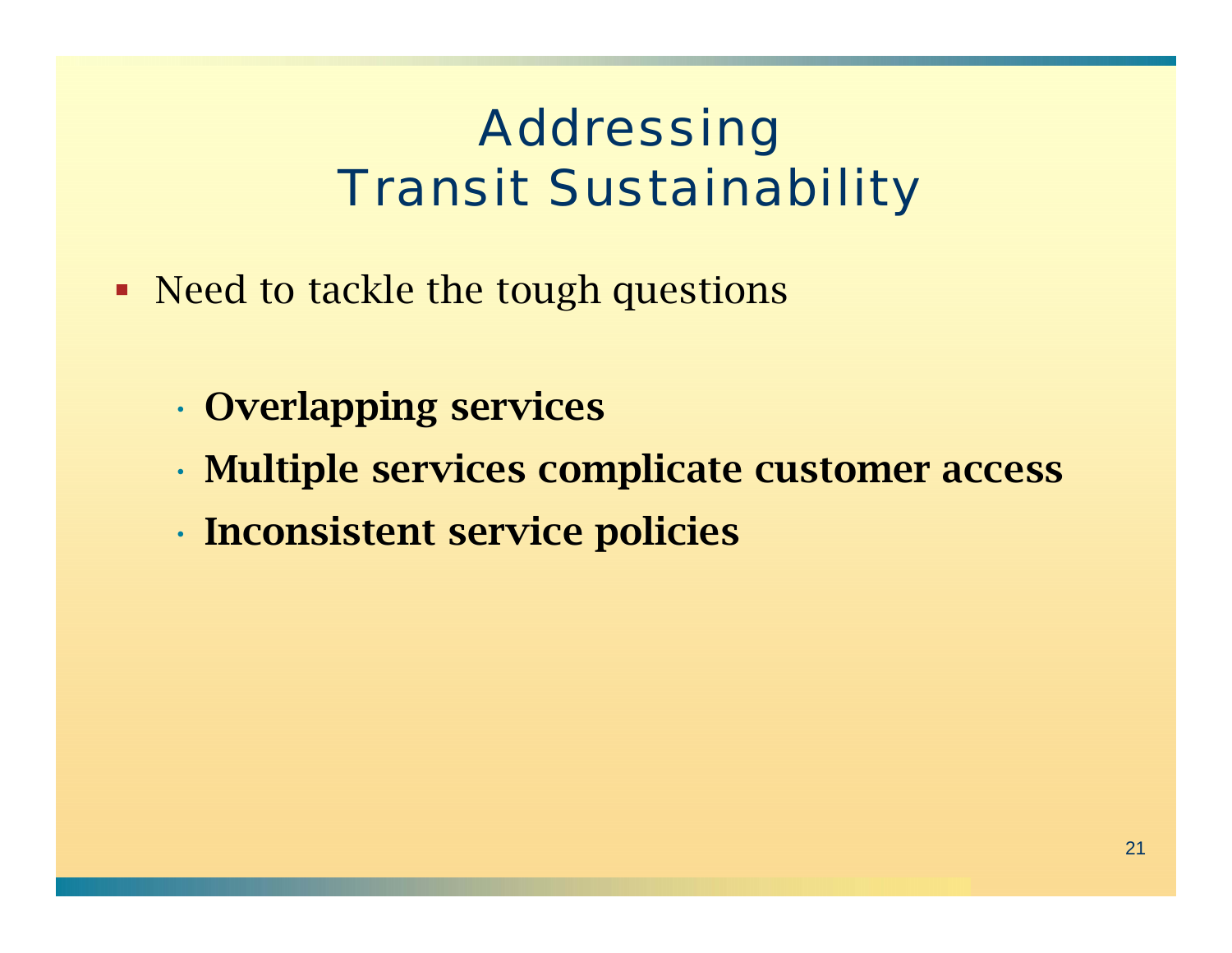#### *Overlapping Routes and Services*

 Can we continue to afford to serve the same markets with multiple services?

#### Examples:

- **Transbay** (AC, BART, ferries)
- **Peninsula** (BART, Caltrain, SamTrans)
- East Bay Suburban
- Marin/Sonoma

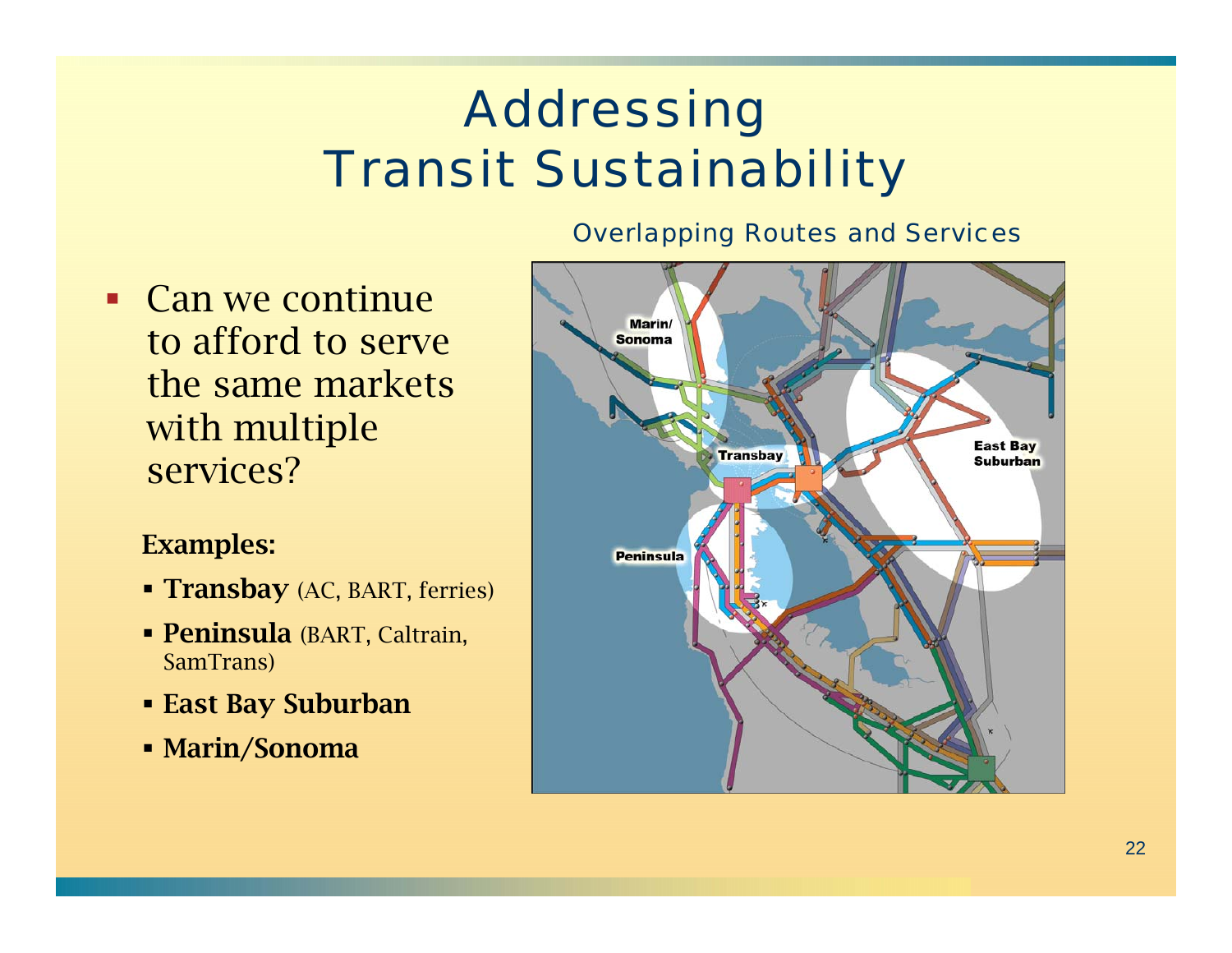*Night Owl Transit Service*

 Can we continue to afford to support multiple operations, especially when the result is so complicated that it discourages ridership (e.g., Night Owl Service)?

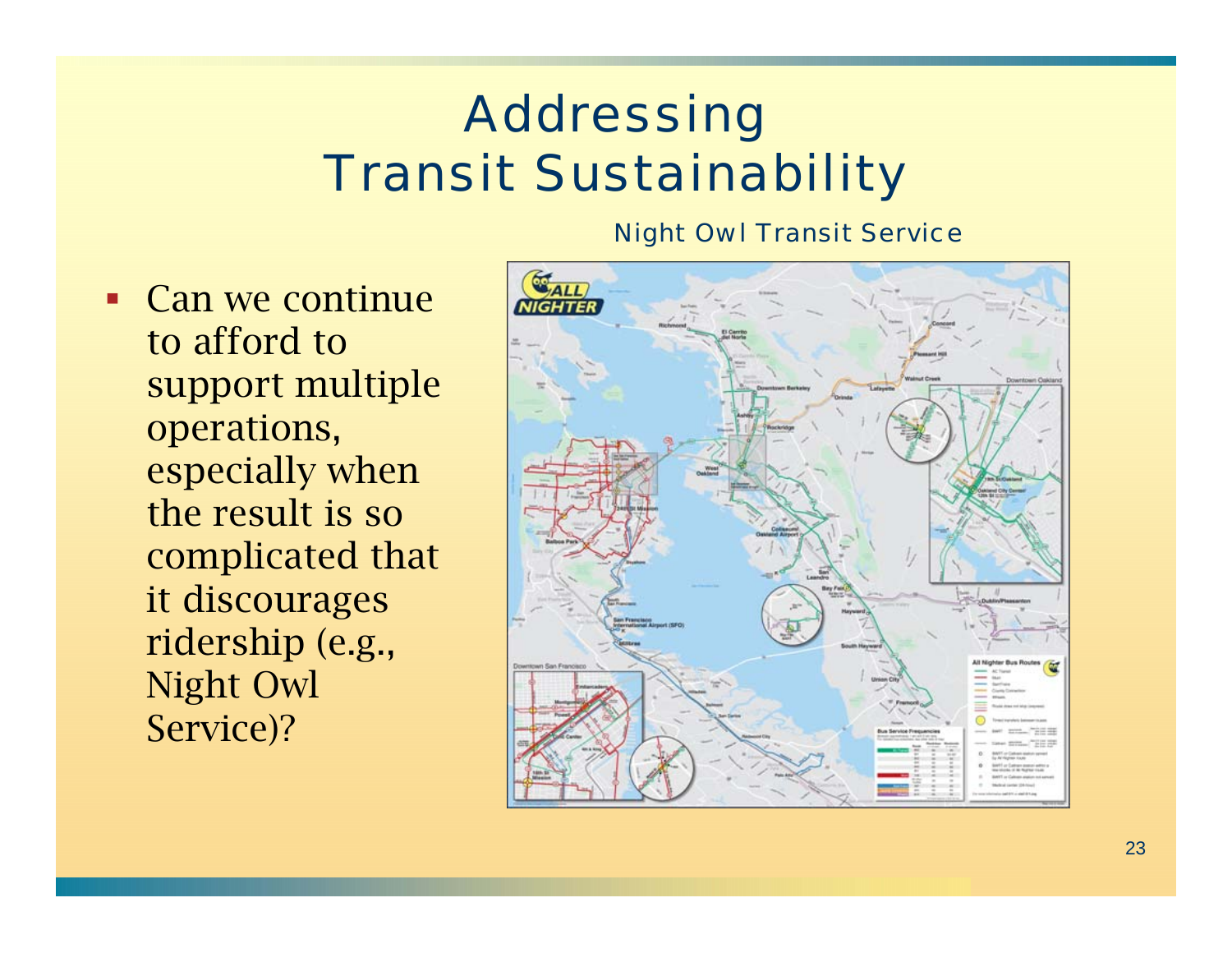#### *Bay Area Discount Fare Policies*

| ıe                 | <b>Transit Operator</b>    | Senior/<br><b>Disabled</b> | Youth                        | Child                         |  |  |
|--------------------|----------------------------|----------------------------|------------------------------|-------------------------------|--|--|
|                    | <b>AC Transit</b>          | 50%                        | 50%<br>$(5-17 \text{ yrs.})$ | 4 and under free (limit 2)    |  |  |
|                    | <b>BART</b>                | 63%                        | 63%<br>$(5-12 \text{ yrs.})$ | 4 and under free              |  |  |
| nts<br>$g_{\cdot}$ | <b>Caltrain</b>            | 50%                        | 50%<br>$(5-17 \text{ yrs.})$ | 4 and under free (limit 1)    |  |  |
|                    | <b>County Connection</b>   | 66%                        | Same as adult                | <b>Under 6 free</b>           |  |  |
|                    | <b>Golden Gate Transit</b> | 50%                        | 50%<br>$(6-18$ yrs.)         | 5 and under free (limit 2)    |  |  |
|                    | <b>SamTrans</b>            | 58%                        | 43%<br>$(5-17 \text{ yrs.})$ | 4 and under free (limit 1)    |  |  |
|                    | <b>San Francisco Muni</b>  | 66%                        | 66%<br>$(5-17 \text{ yrs.})$ | <b>Under 5 free</b>           |  |  |
|                    | <b>Santa Clara VTA</b>     | 58%                        | 15%<br>$(5-17 \text{ yrs.})$ | <b>Under 5 free</b>           |  |  |
|                    | <b>WestCAT</b>             | 58%                        | Same as adult                | <b>Under 6 free (limit 2)</b> |  |  |

 Can we continue to afford to accommodate inconsistent service policies when simple policy agreeme are possible (e. discount fare eligibility)?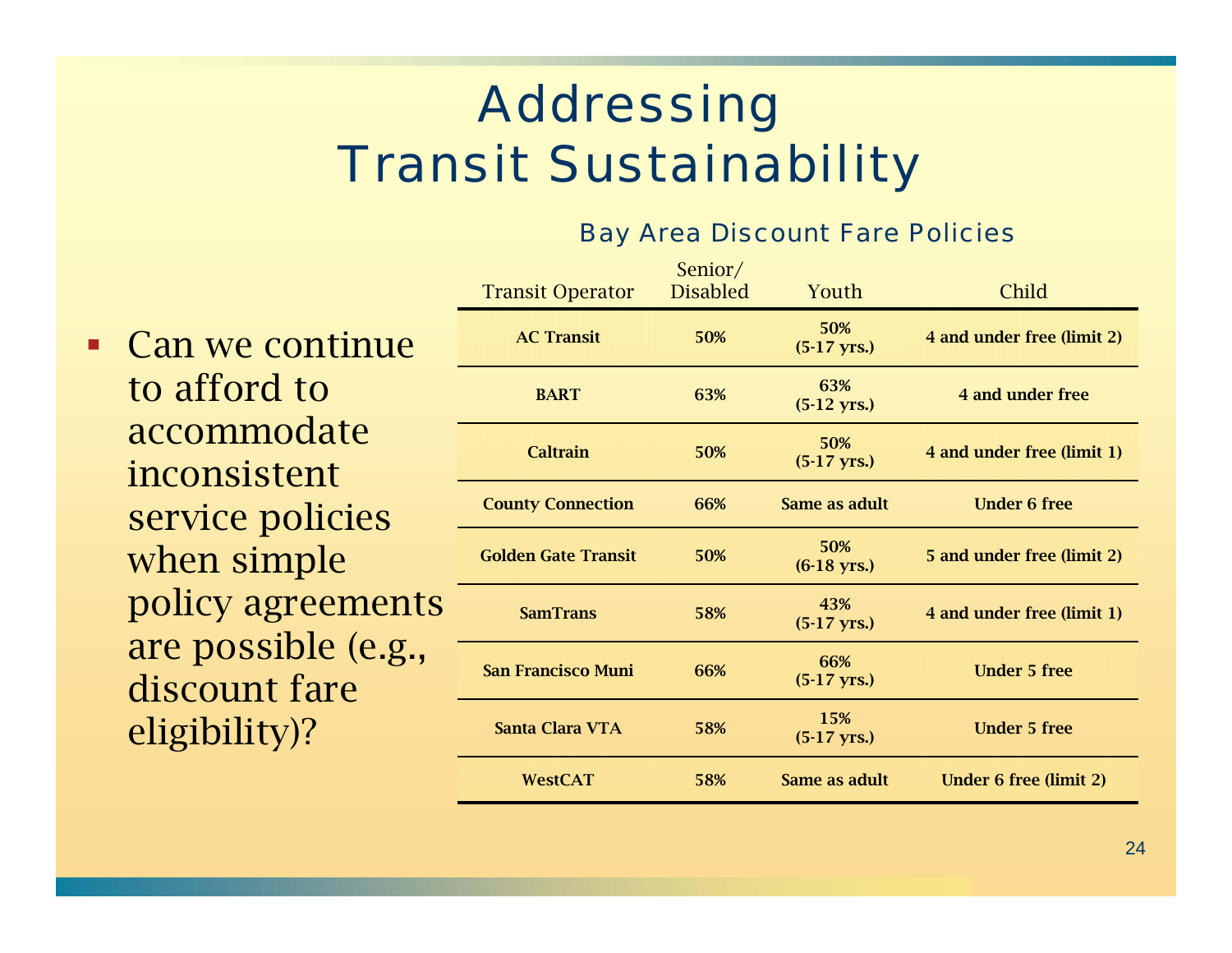### *Addressing Transit Sustainability: What is the Alternative?*

At least two recent efforts by individual transit agencies to promote long-term financial stability:

2007: Santa Clara VTA Comprehensive Operation Analysis 2008: SF MTA Transit Effectiveness Project

#### Common Objectives

- 1.Identify changes in market demand
- 2.Develop cost-effective changes in how service is delivered
- 3.Improve service reliability and convenience to attract new riders
- 4.Create effective multi-year transition to move riders into more productive services

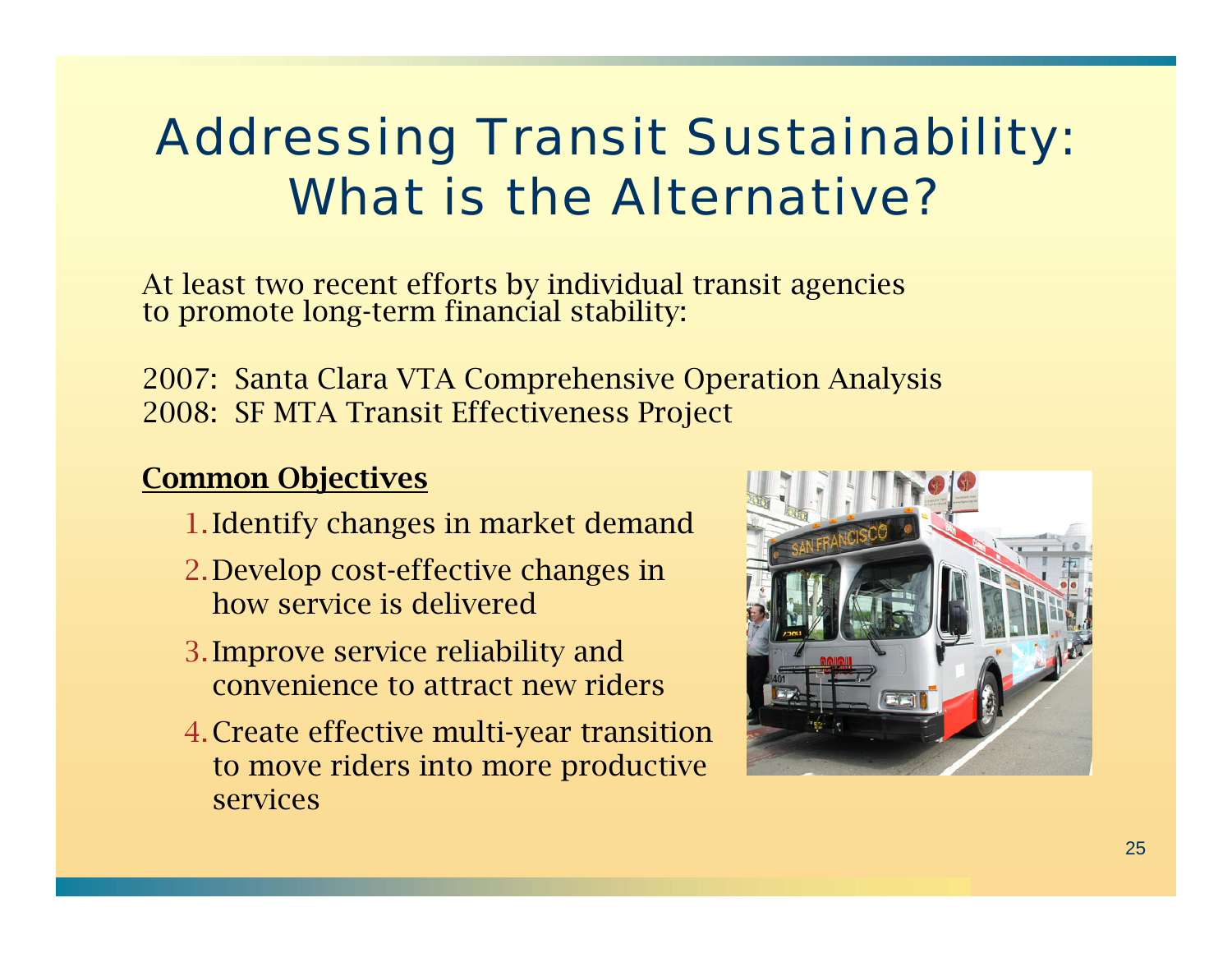# *Recommendation 6:Regional Transit Sustainability Analysis*

- 1. Analyze the transit system as a single network, ignore jurisdictional lines.
- 2.Evaluate travel markets and best options for meeting demand.
- 3. Identify overlapping services does the region supply too much service in some corridors?
- 4. Identify cost-effective alternatives to unproductive services with limited demand and higher subsidies.
- 5. Identify infrastructure improvements to reduce travel times and increase service reliability on high volume routes.
- 6. Address duplication of basic customer service functions that can be delivered more cost-effectively through consolidation.
- 7. Simplify fare policies and service information to encourage transit use.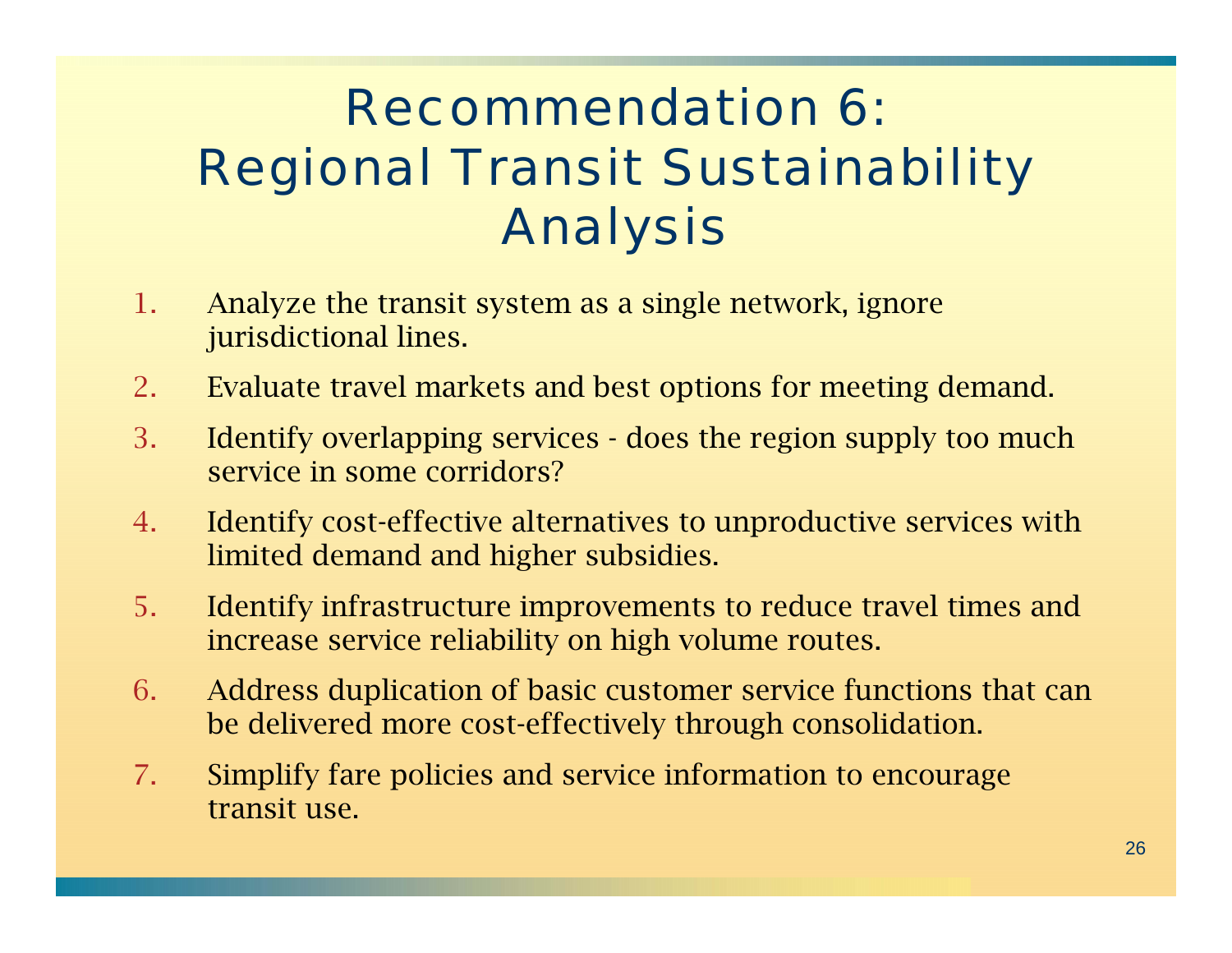# *Recommendation 7:Raise New Operating Revenues*

Even with increased productivity, new revenue sources need to be secured. Options include:

- Restore State Transit Assistance
- $\blacksquare$ Redirect Regional Measure 2 operating funds, if warranted
- $\blacksquare$ Secure voter approval of a regional gas tax
- $\blacksquare$ Seek legislative authority to increase TDA
- $\blacksquare$ Dedicate HOT Network revenue

HOWEVER, there should be conditions tied to reforms:

- **Establish a new transit baseline, based on results of the** Sustainability Analysis, to which to apply these new revenues.
- П Avoid perpetuating unsustainable system; break the cycle.